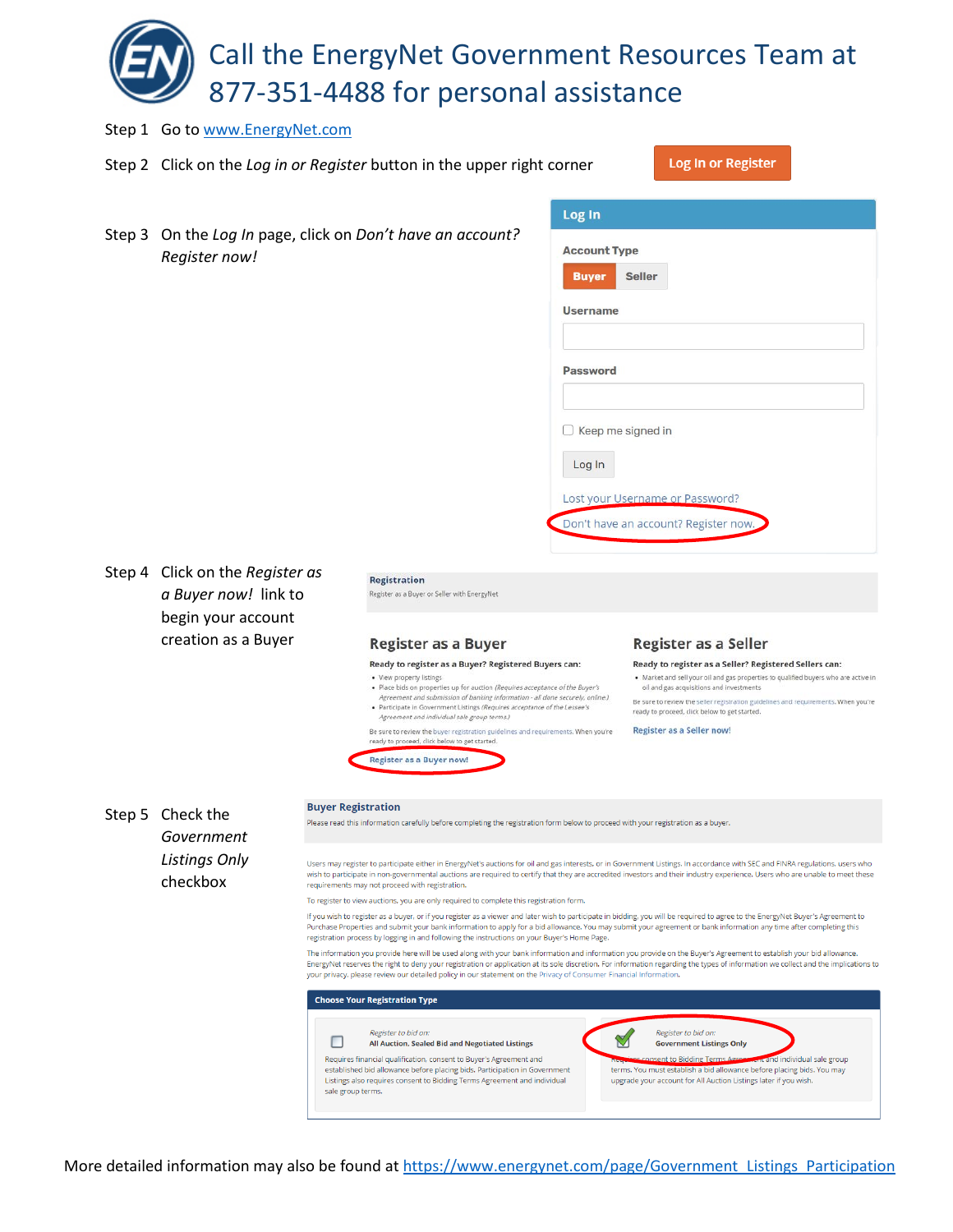

Step 6 Complete the *Personal and Company Information* Section

| <b>Personal and Company Information</b>                                                                    |                                                                                                                                                                                                                                   |   |  |
|------------------------------------------------------------------------------------------------------------|-----------------------------------------------------------------------------------------------------------------------------------------------------------------------------------------------------------------------------------|---|--|
| Required fields are indicated with an asterisk [ * ].                                                      |                                                                                                                                                                                                                                   |   |  |
| Buyer ID (Username) *<br>(15 character limit)                                                              | ø<br>(This name will not be seen by other users when bidding on Government Listings. If you<br>later upgrade your account to bid on other Auction Listings, this name will be visible when<br>you bid on other Auction Listings.) |   |  |
| Password *                                                                                                 | Password Strength:                                                                                                                                                                                                                | Ø |  |
| Confirm Password *                                                                                         |                                                                                                                                                                                                                                   |   |  |
| First Name*                                                                                                |                                                                                                                                                                                                                                   |   |  |
| Last Name*                                                                                                 |                                                                                                                                                                                                                                   |   |  |
| Personal Address, or Business Address if registering as a business:                                        |                                                                                                                                                                                                                                   |   |  |
| Street Address *                                                                                           |                                                                                                                                                                                                                                   |   |  |
| City*                                                                                                      |                                                                                                                                                                                                                                   |   |  |
| State/Province*                                                                                            | Select One<br>v<br>□ I'm outside of USA/Canada                                                                                                                                                                                    |   |  |
| Zip Code/Postal Code *                                                                                     |                                                                                                                                                                                                                                   |   |  |
| Country *                                                                                                  | Select One                                                                                                                                                                                                                        | v |  |
| <b>Physical Address</b><br>(Street, City, State, Zip)<br>* Required if using a PO Box for primary address. |                                                                                                                                                                                                                                   |   |  |
| <b>Employer Information:</b>                                                                               |                                                                                                                                                                                                                                   |   |  |
| If registering only as an individual, you may enter "N/A" for these fields.                                |                                                                                                                                                                                                                                   |   |  |
| Employer/Company Name*                                                                                     |                                                                                                                                                                                                                                   |   |  |
| Employer Address *<br>(Street, City, State, Zip)                                                           | $\Box$ Same as above.                                                                                                                                                                                                             |   |  |
| Job Title *                                                                                                |                                                                                                                                                                                                                                   |   |  |
| <b>Contact Information:</b>                                                                                |                                                                                                                                                                                                                                   |   |  |
| Phone *                                                                                                    |                                                                                                                                                                                                                                   |   |  |
| Email Address*                                                                                             |                                                                                                                                                                                                                                   |   |  |
| Fax                                                                                                        |                                                                                                                                                                                                                                   |   |  |
| How Did You Hear About Us?                                                                                 | Select One                                                                                                                                                                                                                        | v |  |
| <b>Email Notifications</b>                                                                                 | I would like to receive EnergyNet's weekly market report and newsletter.                                                                                                                                                          |   |  |
|                                                                                                            | I would like to receive information about upcoming government and public market lease sales.                                                                                                                                      |   |  |
|                                                                                                            | I would like to be notified of new and upcoming property sales relevant to my interests.                                                                                                                                          |   |  |

If you do not have an Employer/Company, type "N/A" for Employer/Company Name, Employer Address, and Job Title